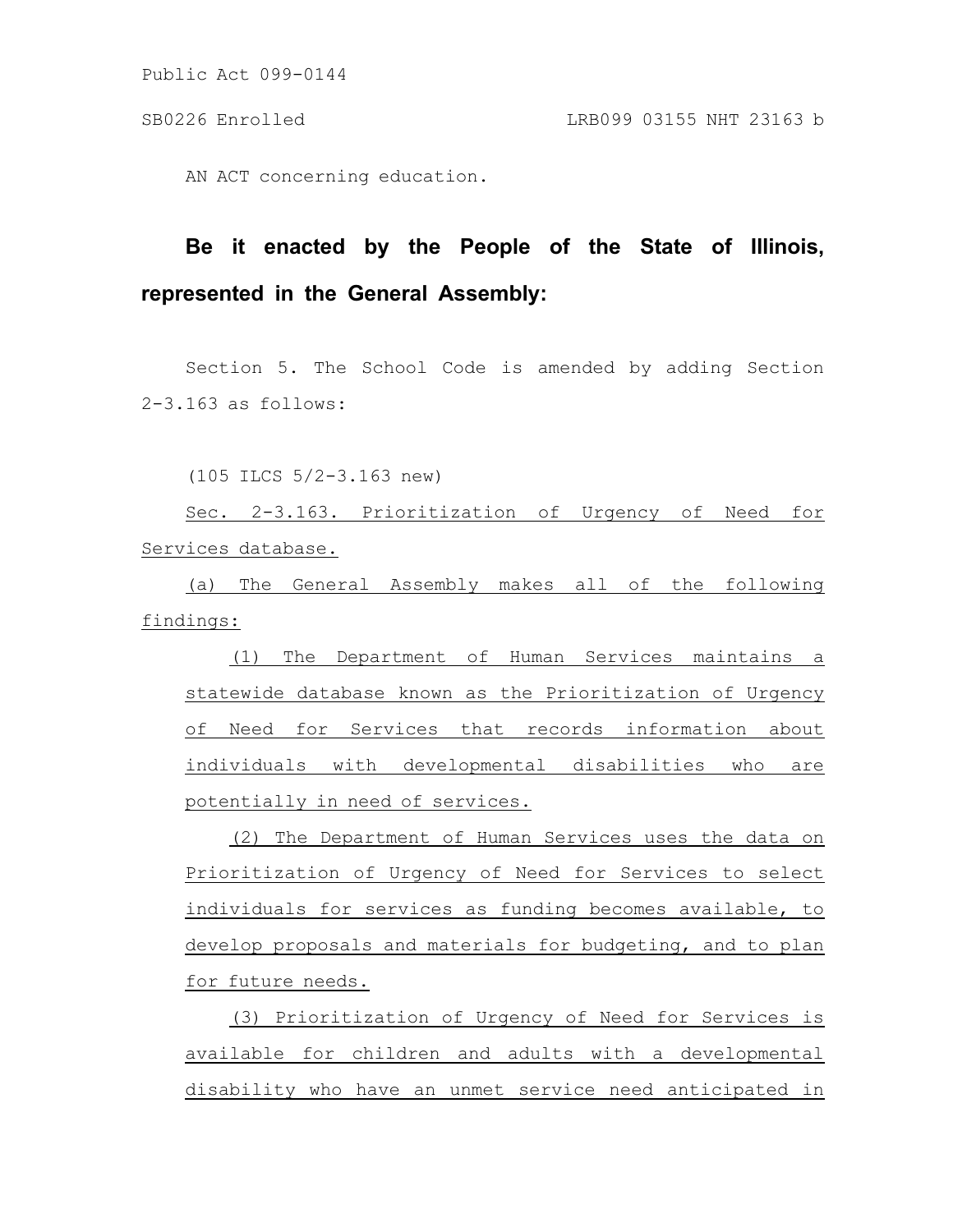the next 5 years.

(4) Prioritization of Urgency of Need for Services is the first step toward getting developmental disabilities services in this State. If individuals are not on the Prioritization of Urgency of Need for Services waiting list, they are not in queue for State developmental disabilities services.

(5) Prioritization of Urgency of Need for Services may be underutilized by children and their parents or guardians due to lack of awareness or lack of information.

(b) The State Board of Education may work with school districts to inform all students with developmental disabilities and their parents or guardians about the Prioritization of Urgency of Need for Services database.

(c) Subject to appropriation, the Department of Human Services and State Board of Education shall develop and implement an online, computer-based training program for at least one designated employee in every public school in this State to educate him or her about the Prioritization of Urgency of Need for Services database and steps to be taken to ensure children and adolescents are enrolled. The training shall include instruction for at least one designated employee in every public school in contacting the appropriate developmental disabilities Independent Service Coordination agency to enroll children and adolescents in the database. At least one designated employee in every public school shall